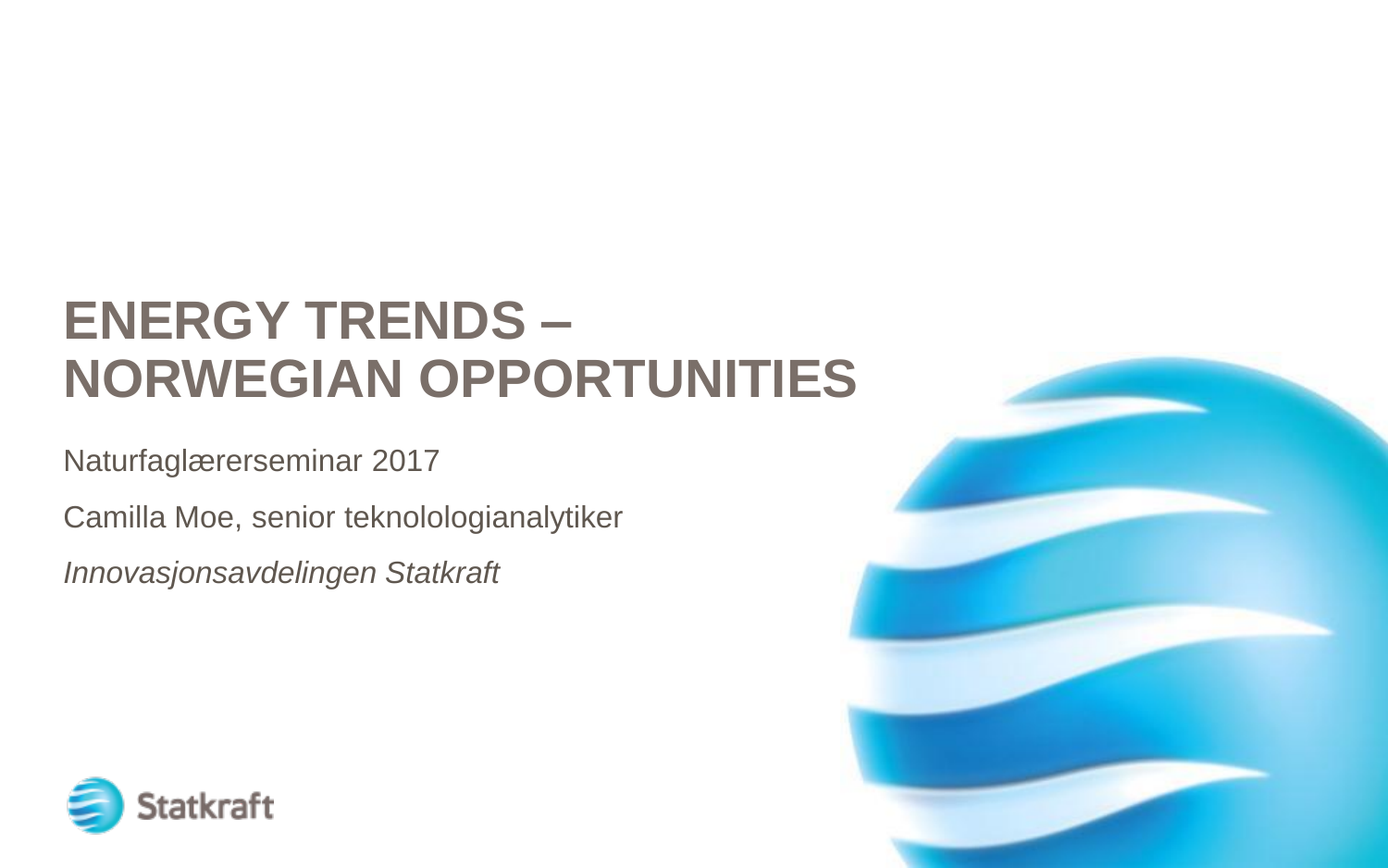# **Statkraft – providing pure energy**



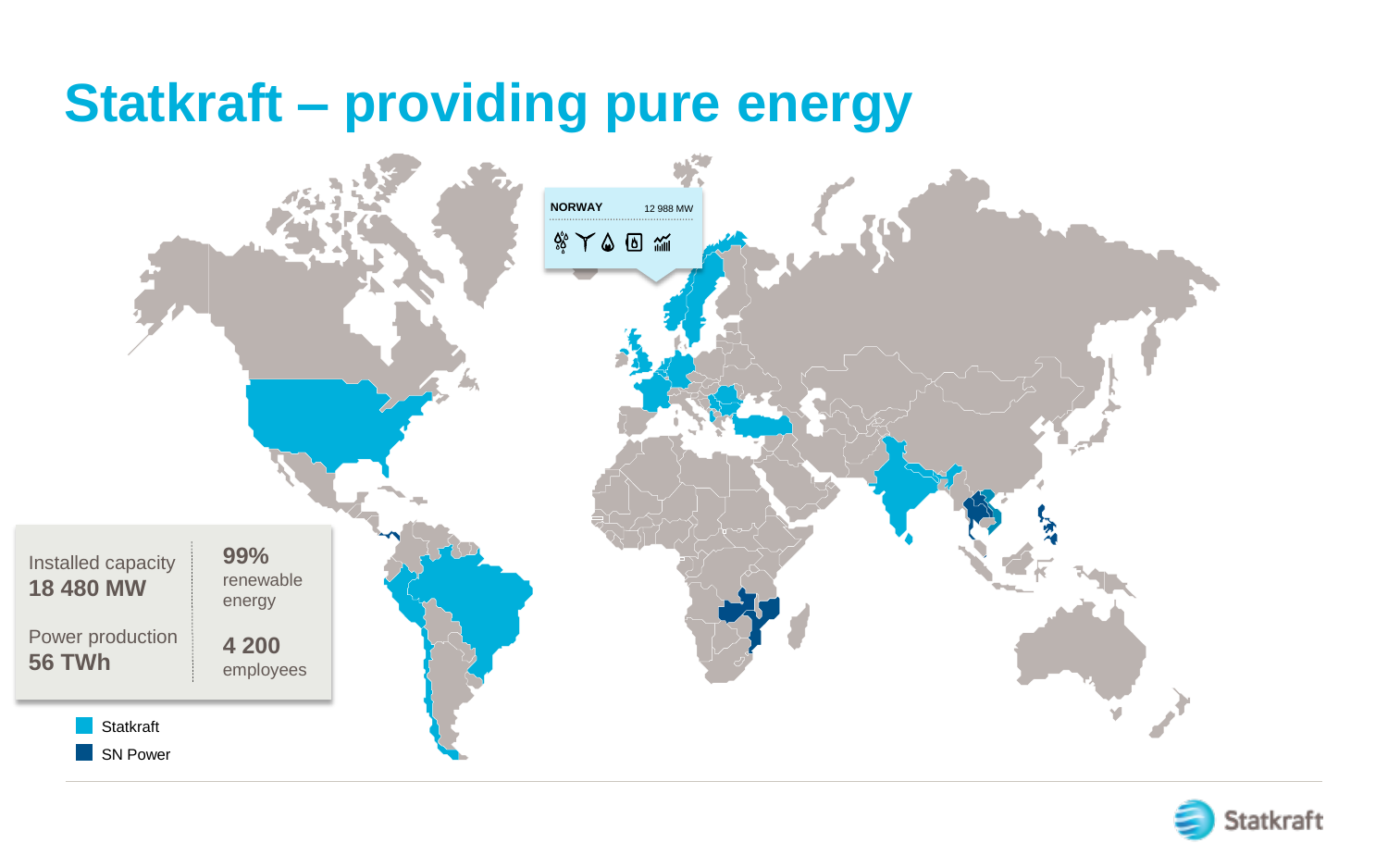#### **Introduction – key messages you'll hear**

*Backdrop:*  **Strong policy and technology drivers at work in energy system** 

*Global future:*  **A greener energy future is possible**

*Norwegian future:*  **De-carbonisation of transport and industry**

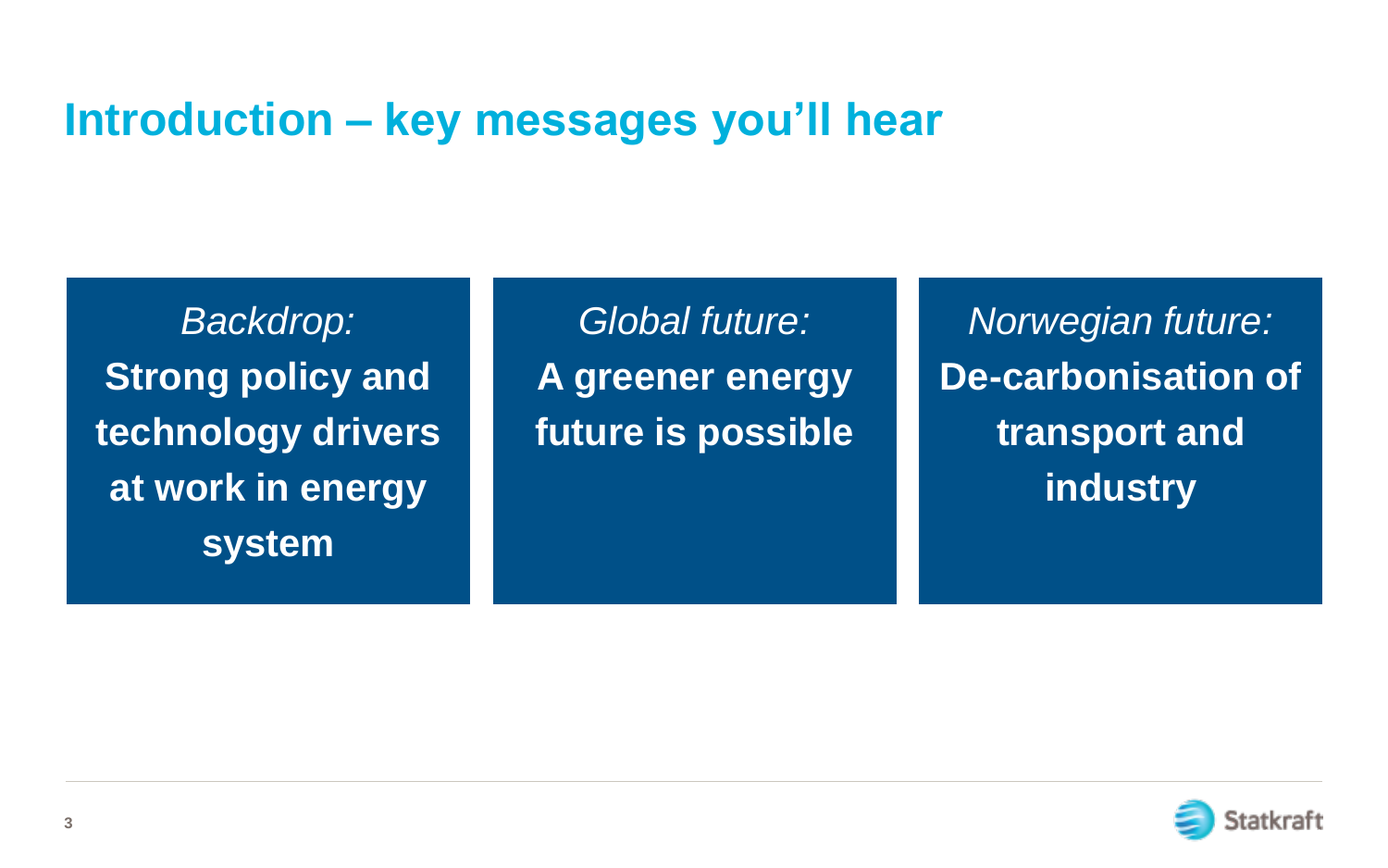*Norwegian future:*  **De-carbonisation through electrification**

# **Huge uncertainty on future energy outlook**

#### **Historical energy consumption…**

#### **…hit by strong drivers**



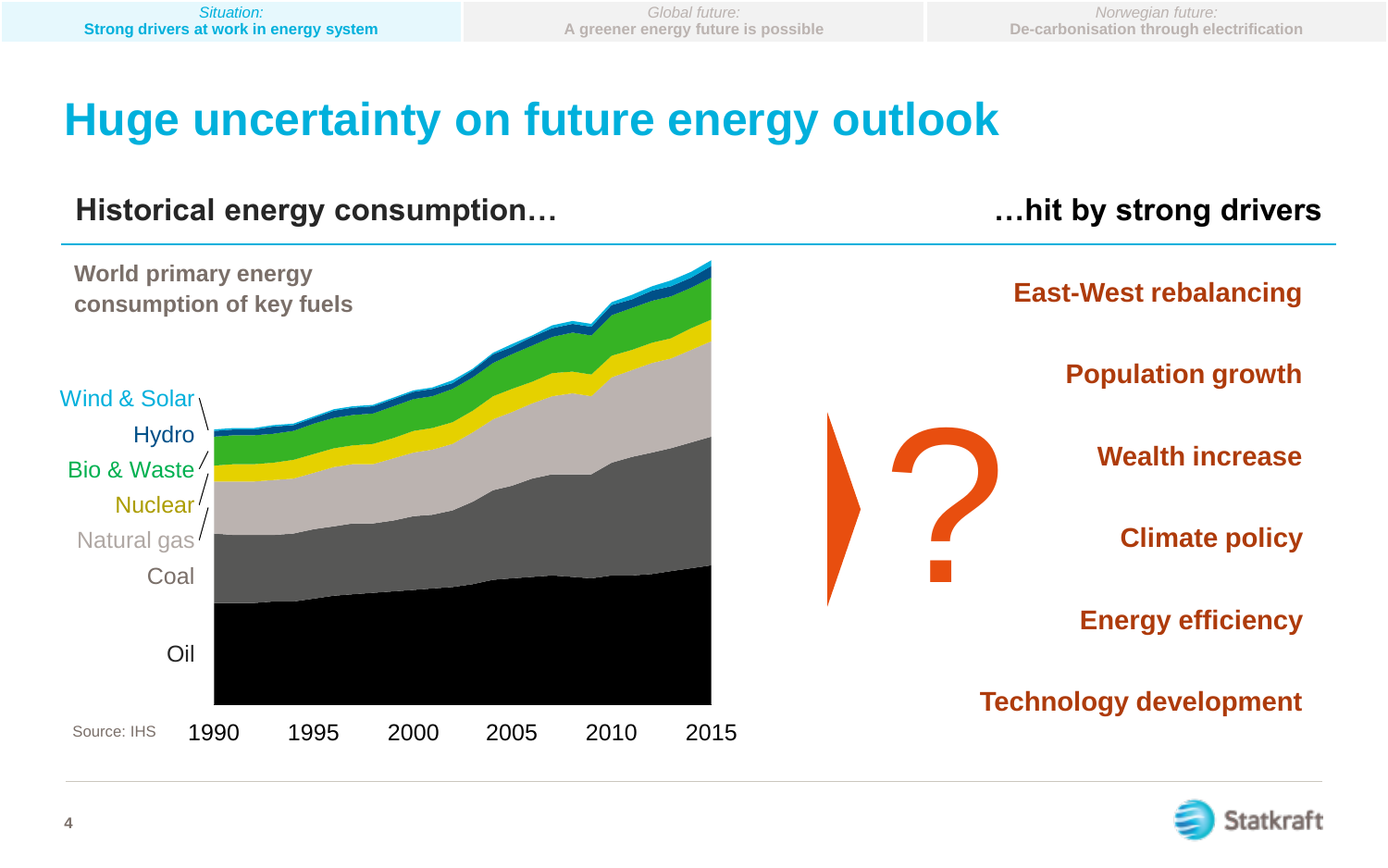*Norwegian future:*  **De-carbonisation through electrification**

# **We observe strong technology trends…**

**Price of solar falling means it may become the cheaper generation source in many markets!**

#### **…price of batteries may transform the transport sector completely**



#### **LI-ION BATTERY PACK COST AND PRODUCTION, 2010-**



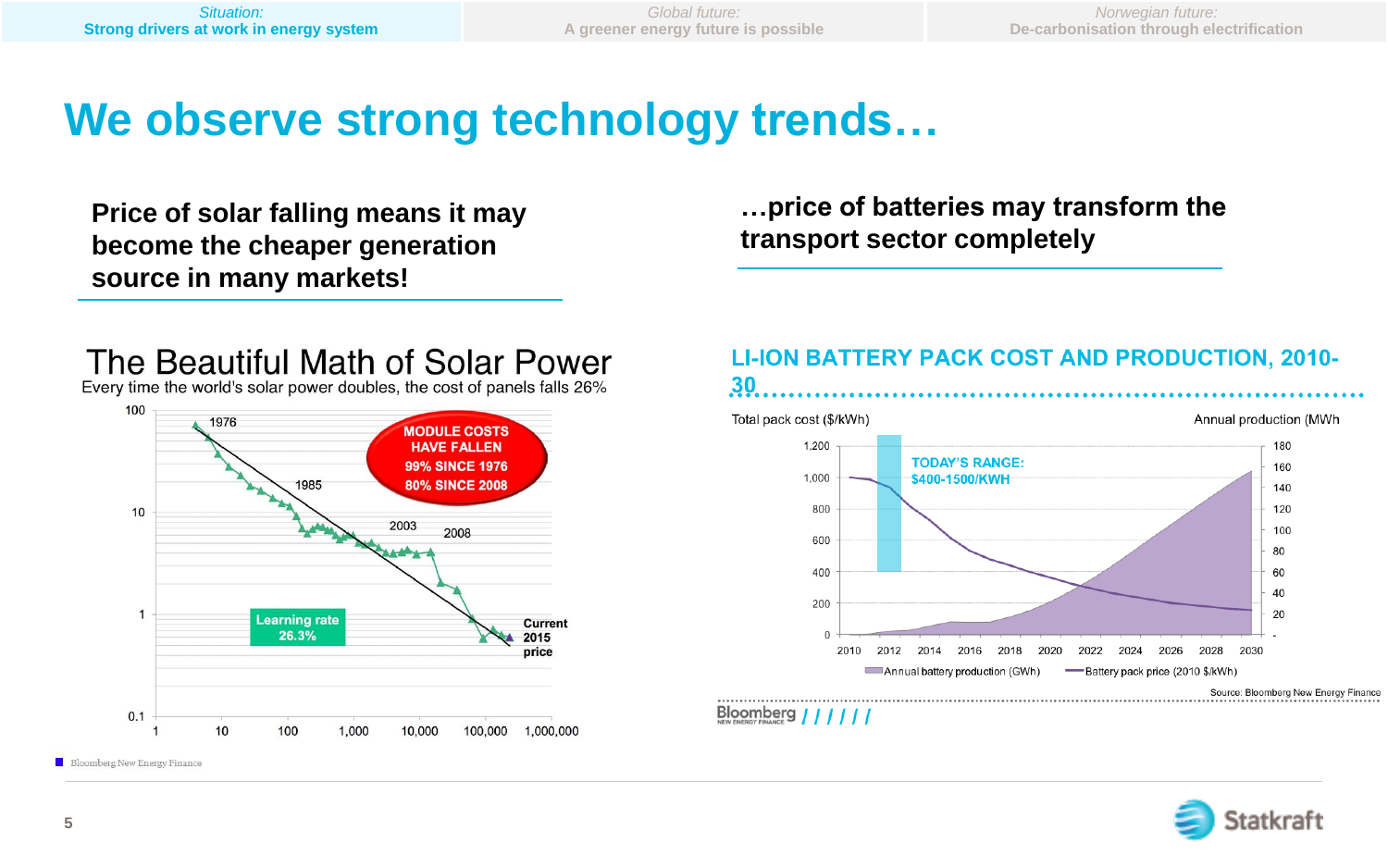*Norwegian future:*  **De-carbonisation through electrification**

# **…and strong policy push**

**World emissions (GtCO<sub>2</sub>e)** 



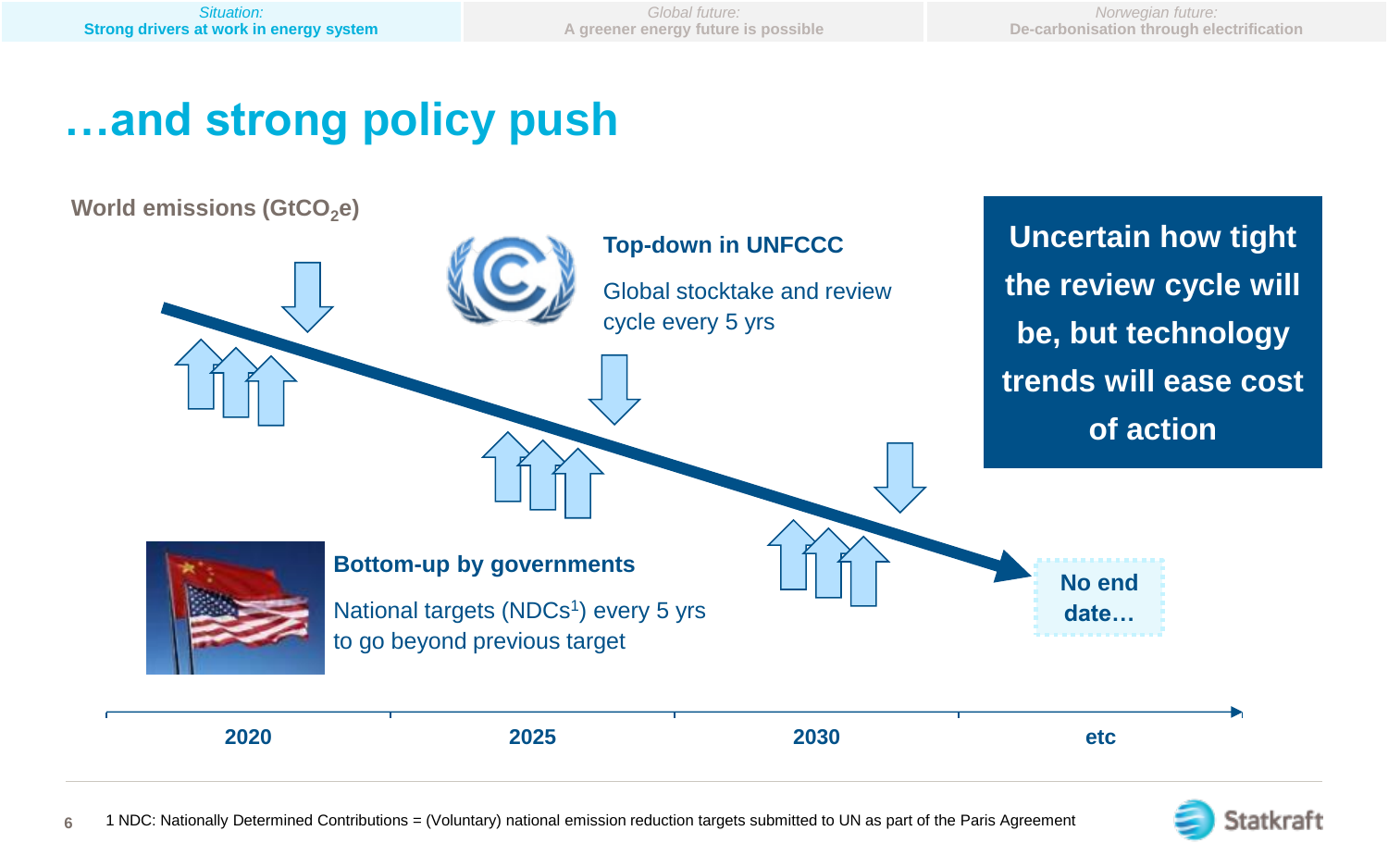*Norwegian future:*  **De-carbonisation through electrification**

# **…despite Trump the push is likely to continue….**



#### • **A selection of >1000 cities that belong to a sustainability network**

CNCA (carbon neutral cities alliance): Works to get cities to cut emissions drastically.

C40: Established by one mayor to make megacities work together towards sustainability Covenant of mayors: Sustainability network within the EU institution

**7** Metropolis: Network for city regions to collaborate, increasingly focused on sustainability ICLEI: Local governments for sustainability: focus on promoting UN sustainability goals

#### Cities are leading the way... **New nations are leading the way...** New nations are leading the way...



• **President Xi Jinping of China at Davos**

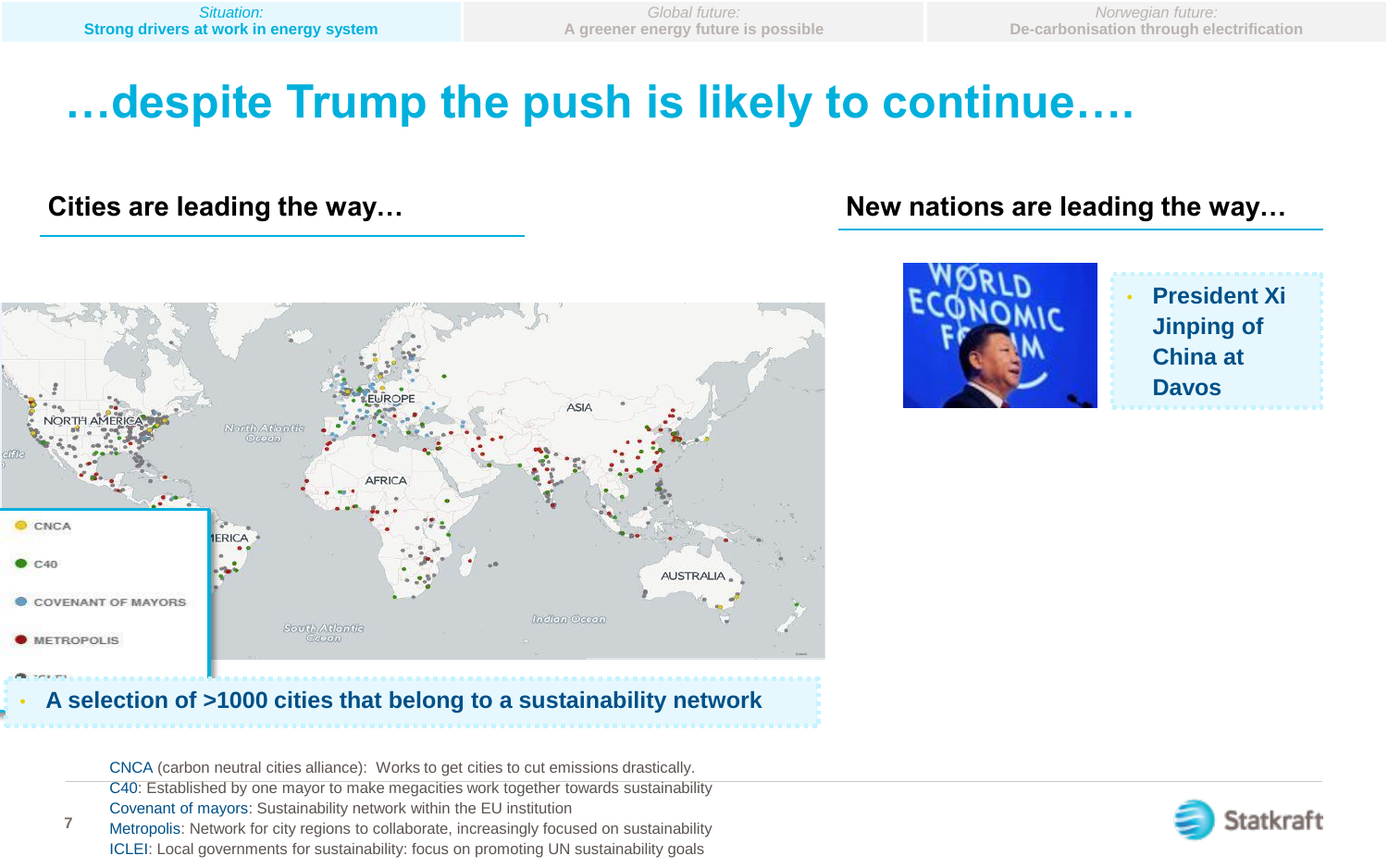### **Gårsdagens energisystem var enkelt…**



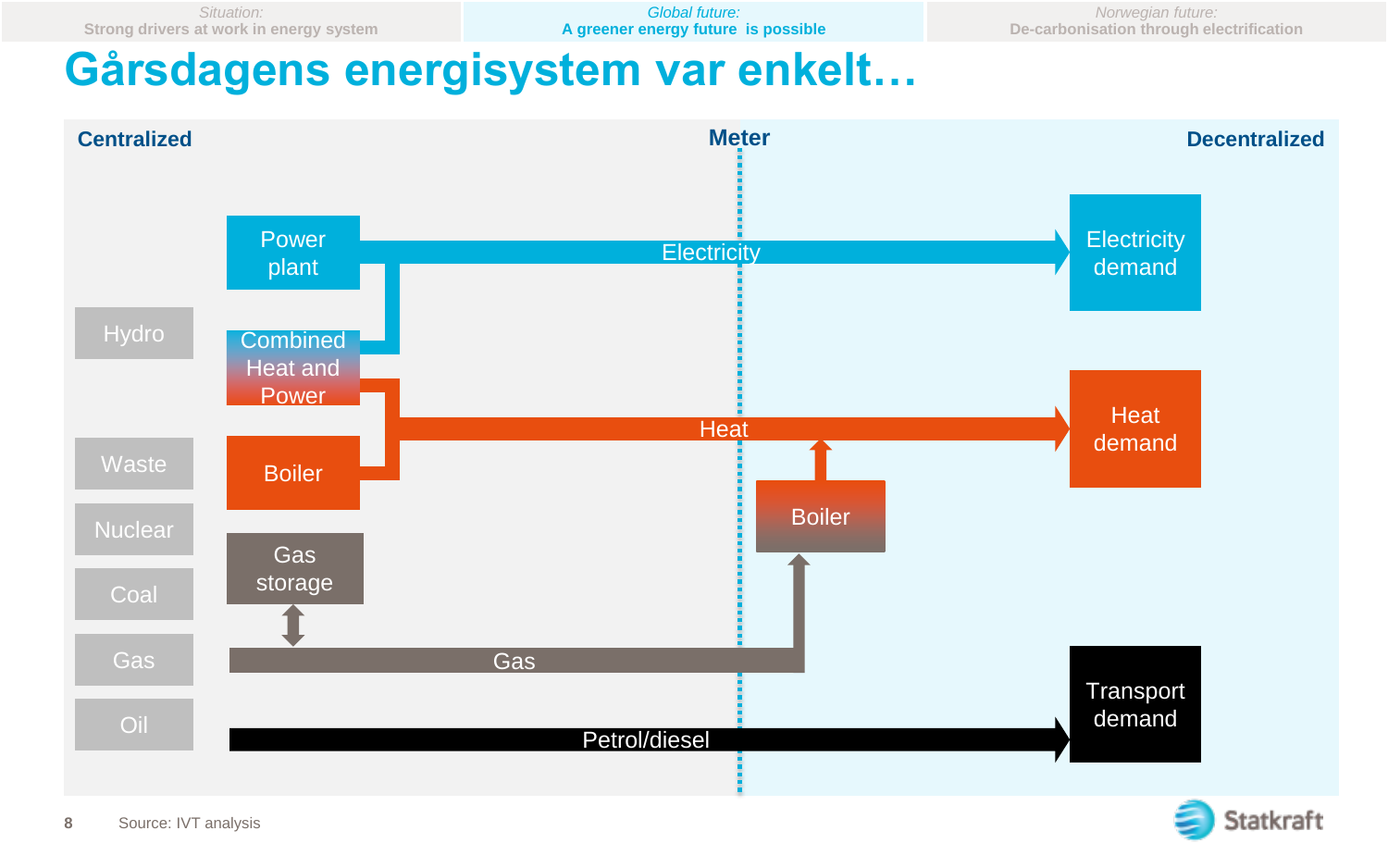#### **…mens morgendagens vil være mer kompleks**



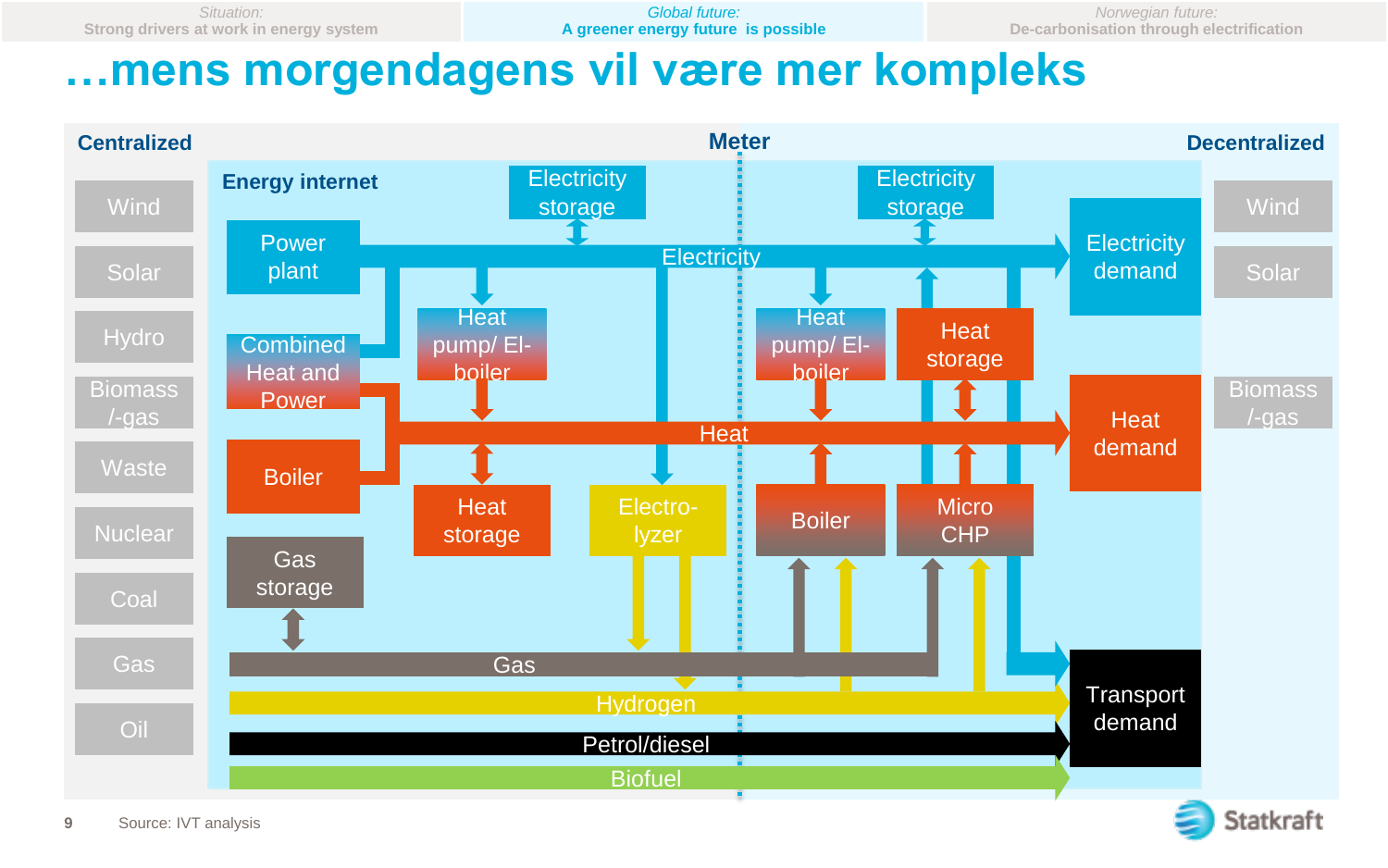*Global future:*  **A greener energy future is possible**

*Norwegian future:*  **De-carbonisation through electrification**

### **1) Desentraliseringstrenden fortsetter**

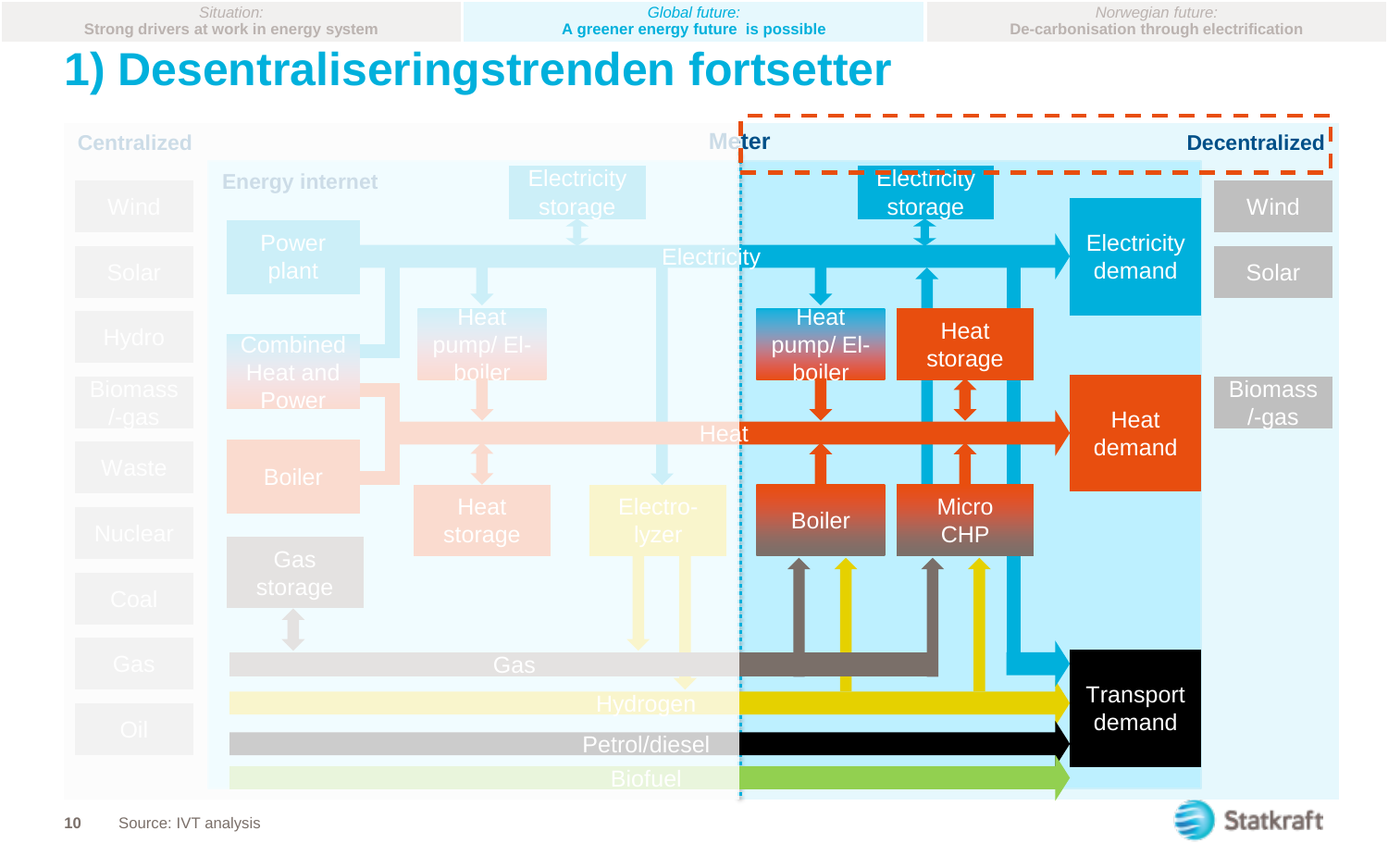*Global future:*  **A greener energy future is possible**

*Norwegian future:*  **De-carbonisation through electrification**

# **2) Energisektorene konvergerer**



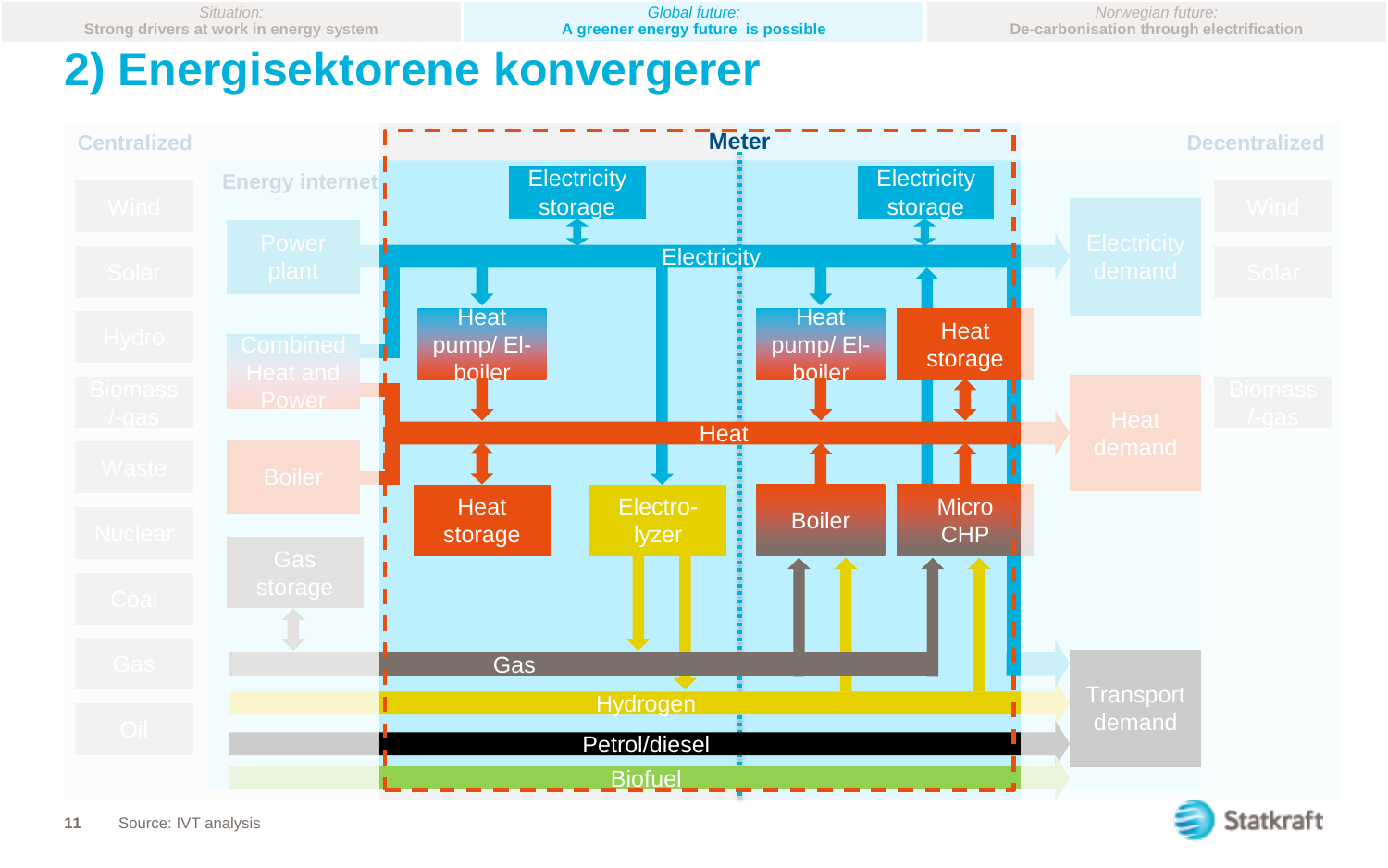*Global future:*  **A greener energy future is possible**

*Norwegian future:*  **De-carbonisation through electrification**

### **3) Vi får et smartere og mer effektivt system**

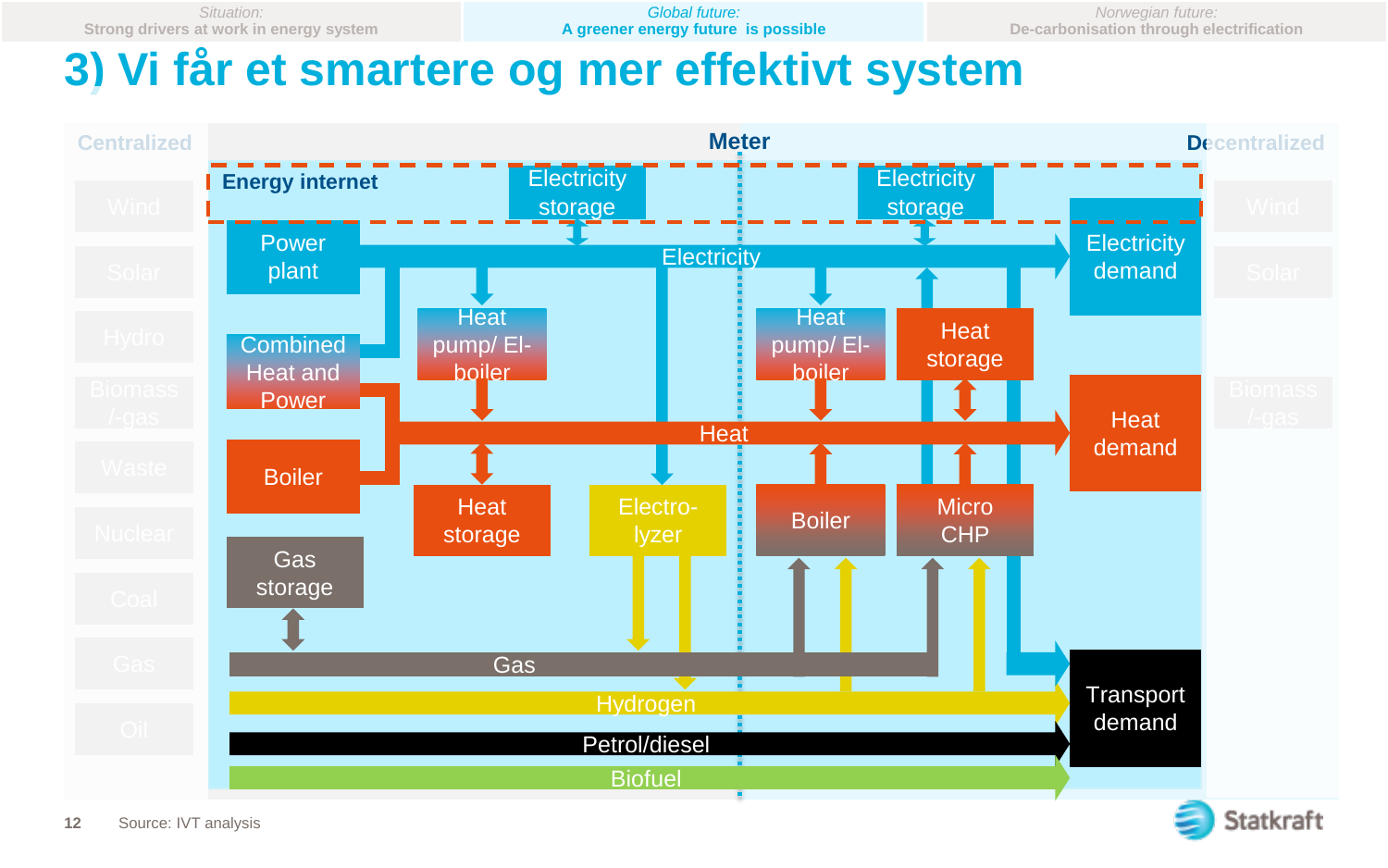*Global future:*  **A greener energy future is possible**

*Norwegian future:*  **De-carbonisation through electrification**

# **I endringene ligger også nye forretningsmuligheter!**

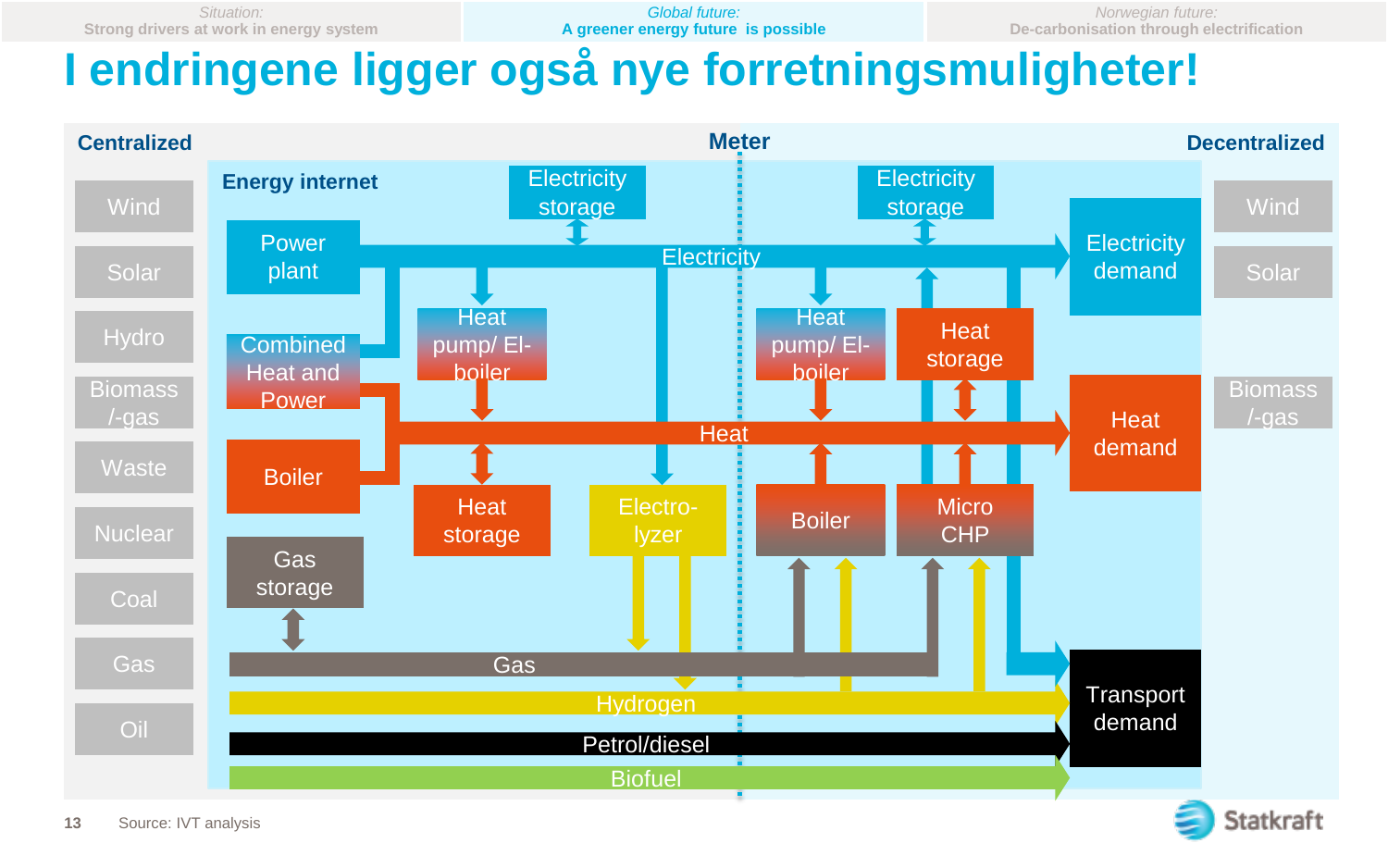*Norwegian future:*  **De-carbonisation through electrification**

# **The increased power demand largely met by renewables**

#### **Renewables falls further in costs… and could take the bulk of demand growth**



1 Average cost level across numerous countries, LCOE calculated at 4% WACC



Predictions from Statkraft's low emissions scenario, one of Statkraft's scenarios for the development of the future of energy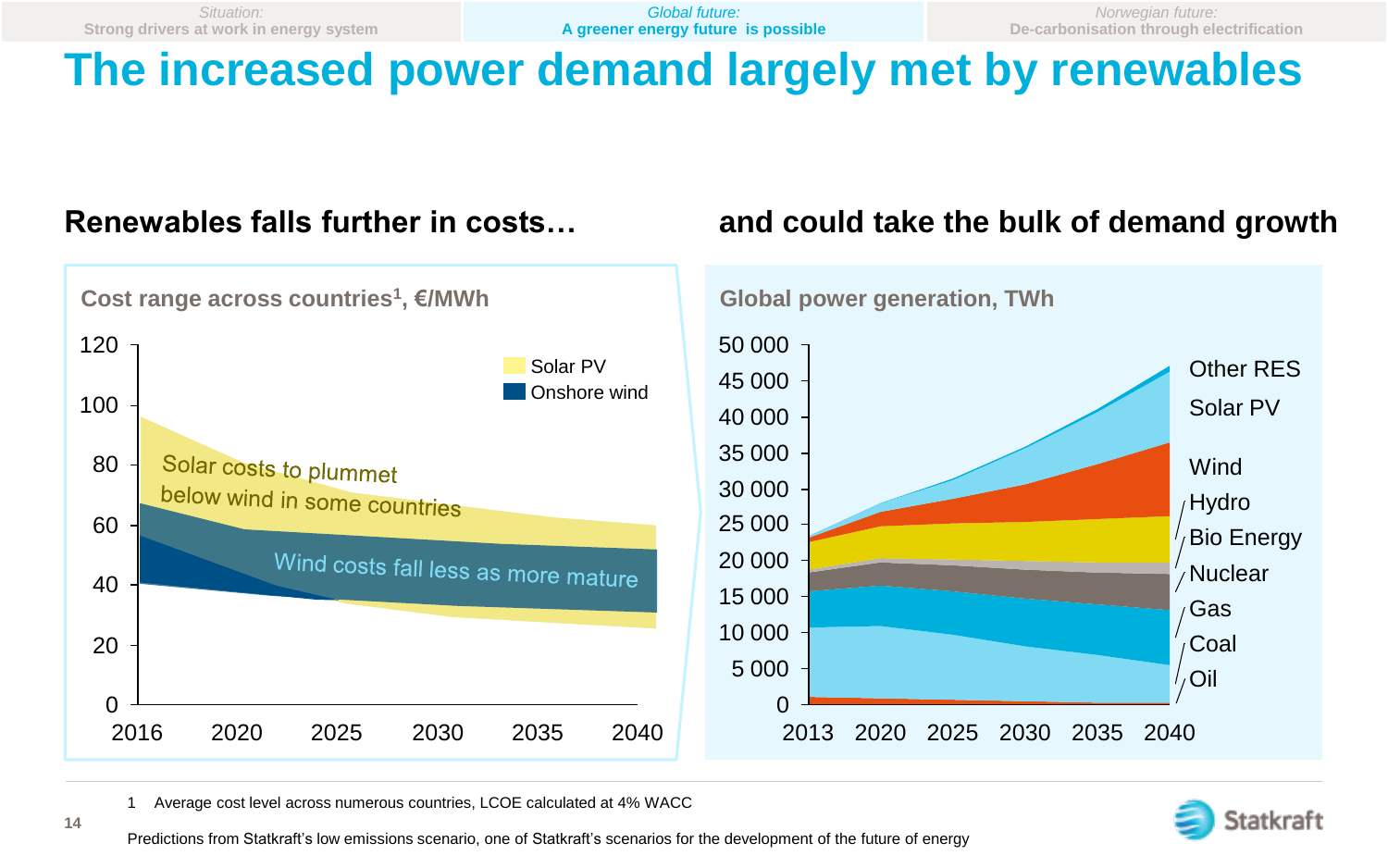**dramatically**

*Norwegian future:*  **De-carbonisation through electrification**

**Potentially impacting global oil demand** 

# **Oil demand will come under pressure, but demand for electric vehicles will explode**

#### **Electric vehicles can reach cost parity towards 2025-2035, possibly also hydrogen**



Source: Statkraft analysis



Predictions from Statkraft's low emissions scenario, one of Statkraft's scenarios for the development of the future of energy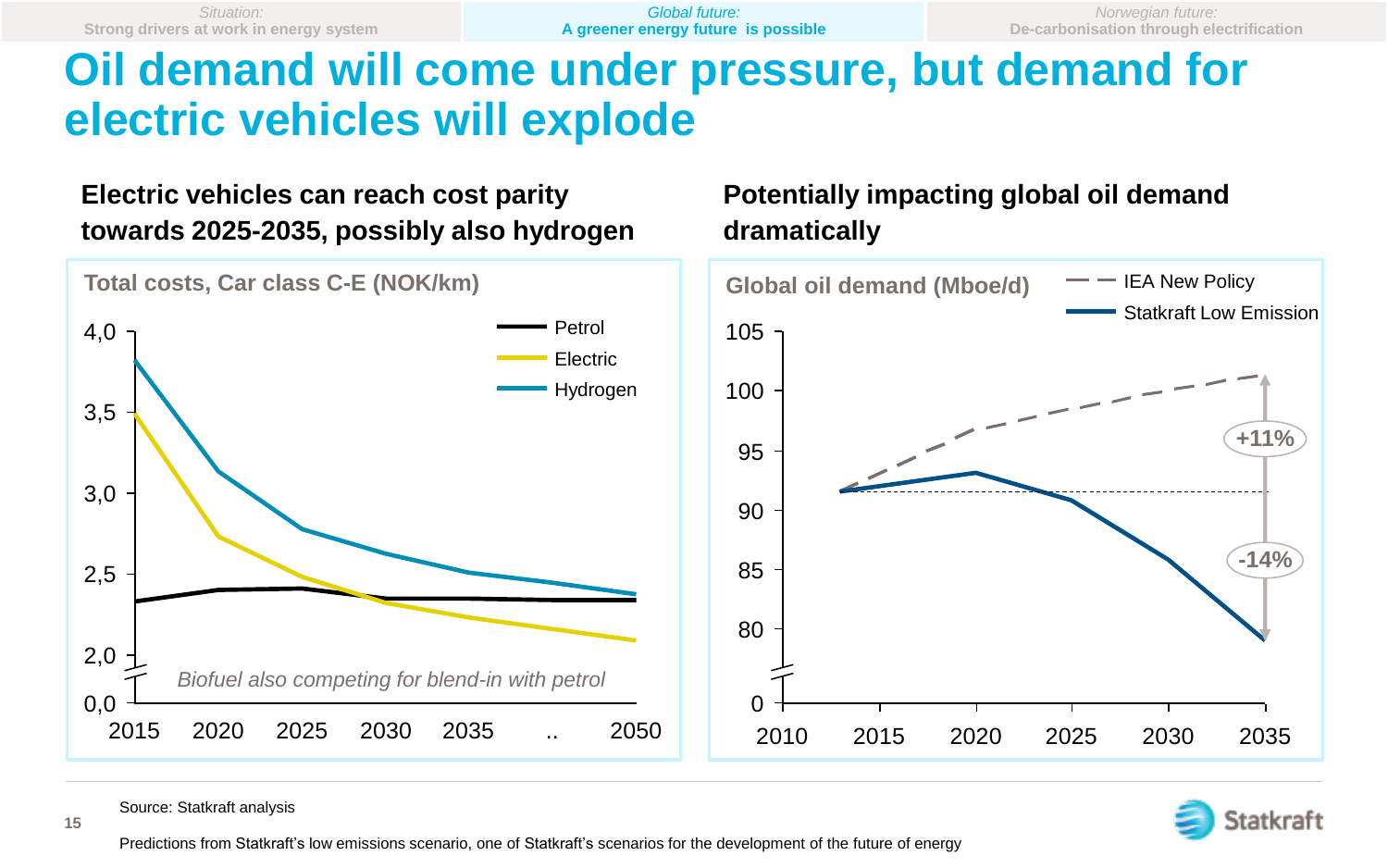# **Norway's power sector already decarbonised…**

#### **Electricity production mix very different across countries**



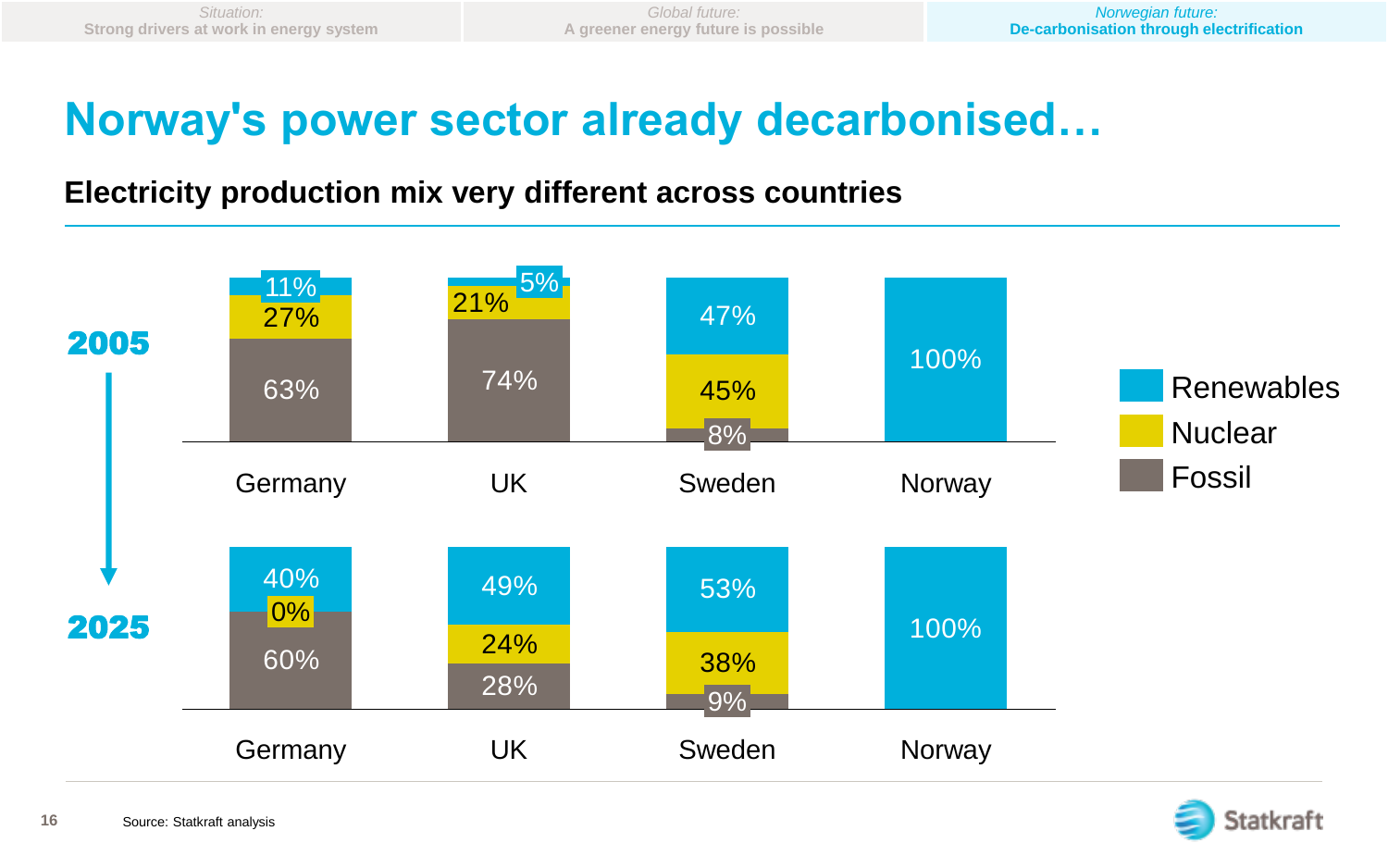*Norwegian future:*  **Climate policy in Norway is about electrification**

# **…and not only that – there is a surplus of power in the Nordics for the foreseeable future**



#### **Multiple drivers**

- ▶ Flat demand
- $\triangleright$  Increase in supply
	- Elcert regime in Norway & Sweden
	- Support mechanisms for renewables in Denmark and Finland
	- Fifth Finnish nuclear reactor
- **Leads to a huge Nordic power surplus** unless further nuclear reactors in Sweden are decommissioned

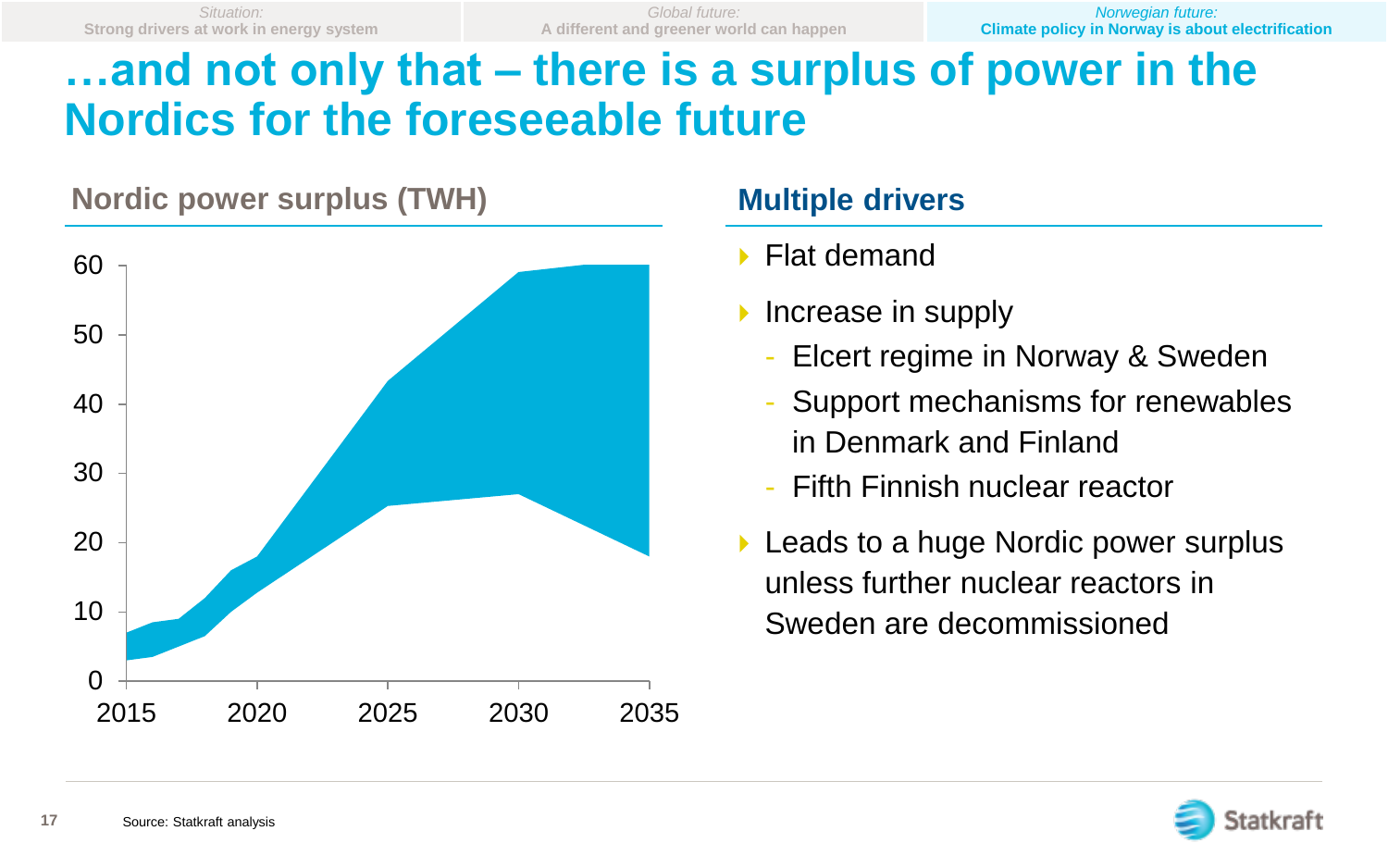**18**

## **Climate policy in Norway is about decarbonising transport and industry**



Global emissions source: (IPCC, 2014) "Climate Change 2014: Mitigation of Climate Change", <https://www.ipcc.ch/report/ar5/wg3/> Norway's emissions source: (SSB, 2015) "Utslipp av klimagasser, 2014", <http://www.ssb.no/natur-og-miljo/statistikker/klimagassn> NB! Remapping SSB categories to IPCC, minor mismatch left. 1 Norway: excludes international transport; 2 Includes land use change

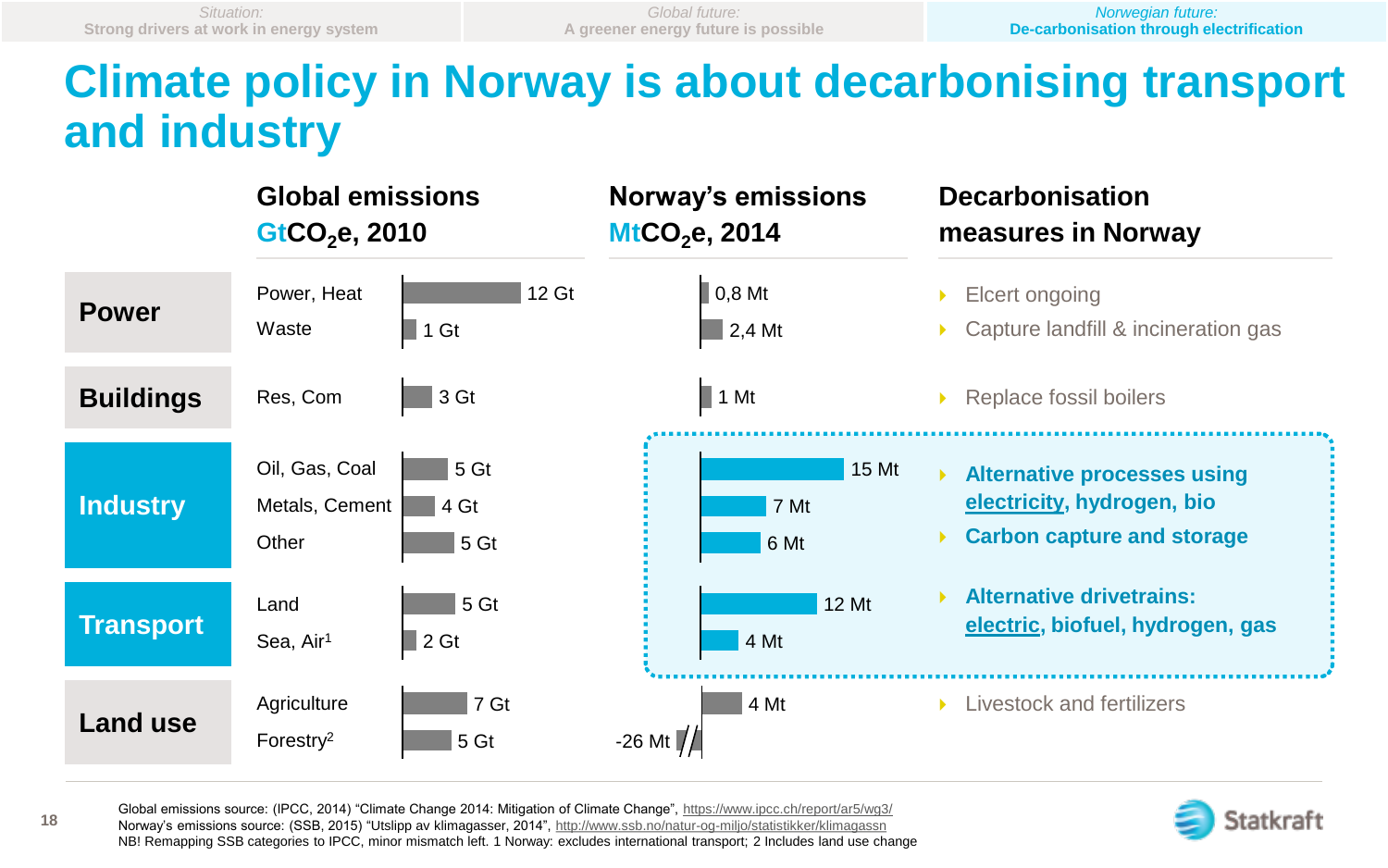#### **Decarbonising transport could lead to job creation within clean transport sector**



**Technology issues and key companies**

Battery research

#### *Tesla and car manufacturers*

- Fuel cell cost declines
- Standardization & safety
- Hydrogen storage and production
- *Scania, Volvo, Fiskerstrand verft, NEL, Hexagon, Raufoss*
	- ▶ 2<sup>nd</sup> or 3<sup>rd</sup> generation biofuels, biogas

*Norwegian companies could take key roles*

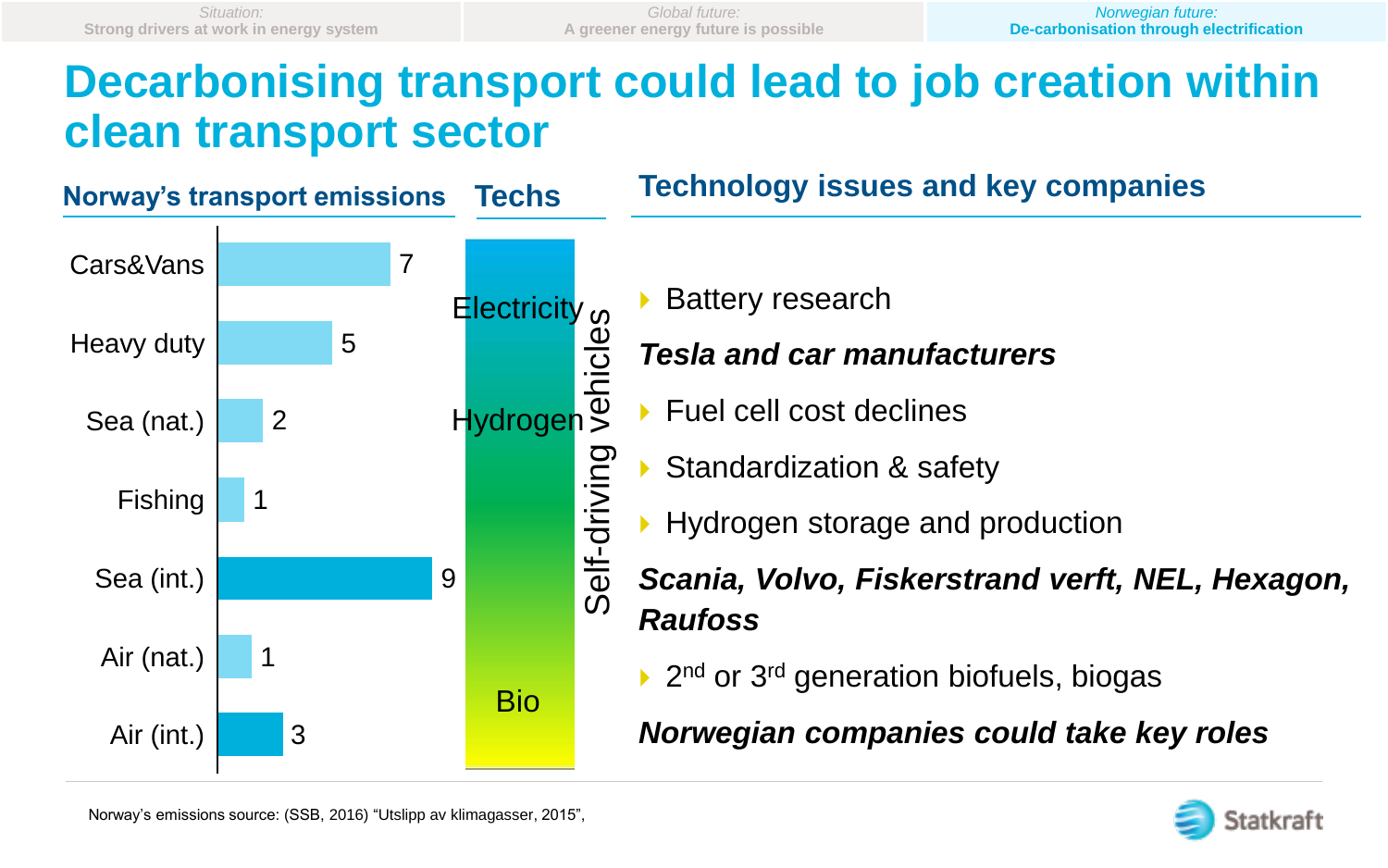### **Decarbonising industry could lead to job creation within clean industry sector**



#### **Technology issues and key companies**

- Electrification of continental shelf
- Replacing plastics and petrochemicals with synthetic fuels and biofuels
- Smart usage of fertilisers, organic fertilizers
- Using hydrogen as a reduction agent
- Using biocoal to produce cement
- Carbon Capture and Storage
- ▶ Replacing fossil process heat with biogas or electricity

*Hydro, Elkem, Tizir, Norcem; other Norwegian companies could take key roles*

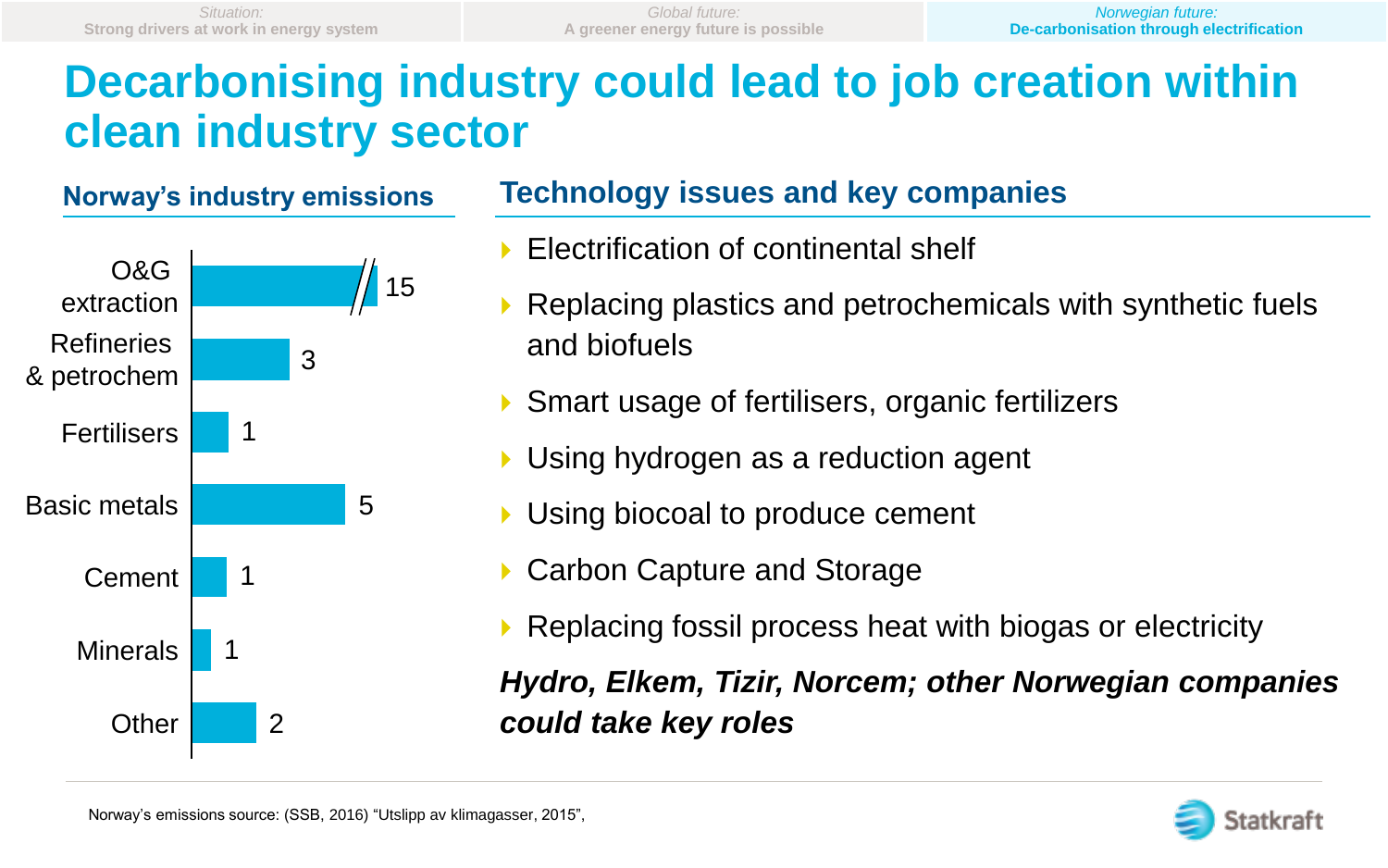# **Key take-aways**

- **Technology development** continuing at today's rates combined with a strong **policy push** can lead to a greener energy future.
- Development and improvement of a lot of new **green technologies** are required and key
- ▶ Norway has the opportunity to be a first mover in decarbonising transport **and industry**
- If In being first mover, Norway should try to focus efforts on areas where we can **create new export industries**